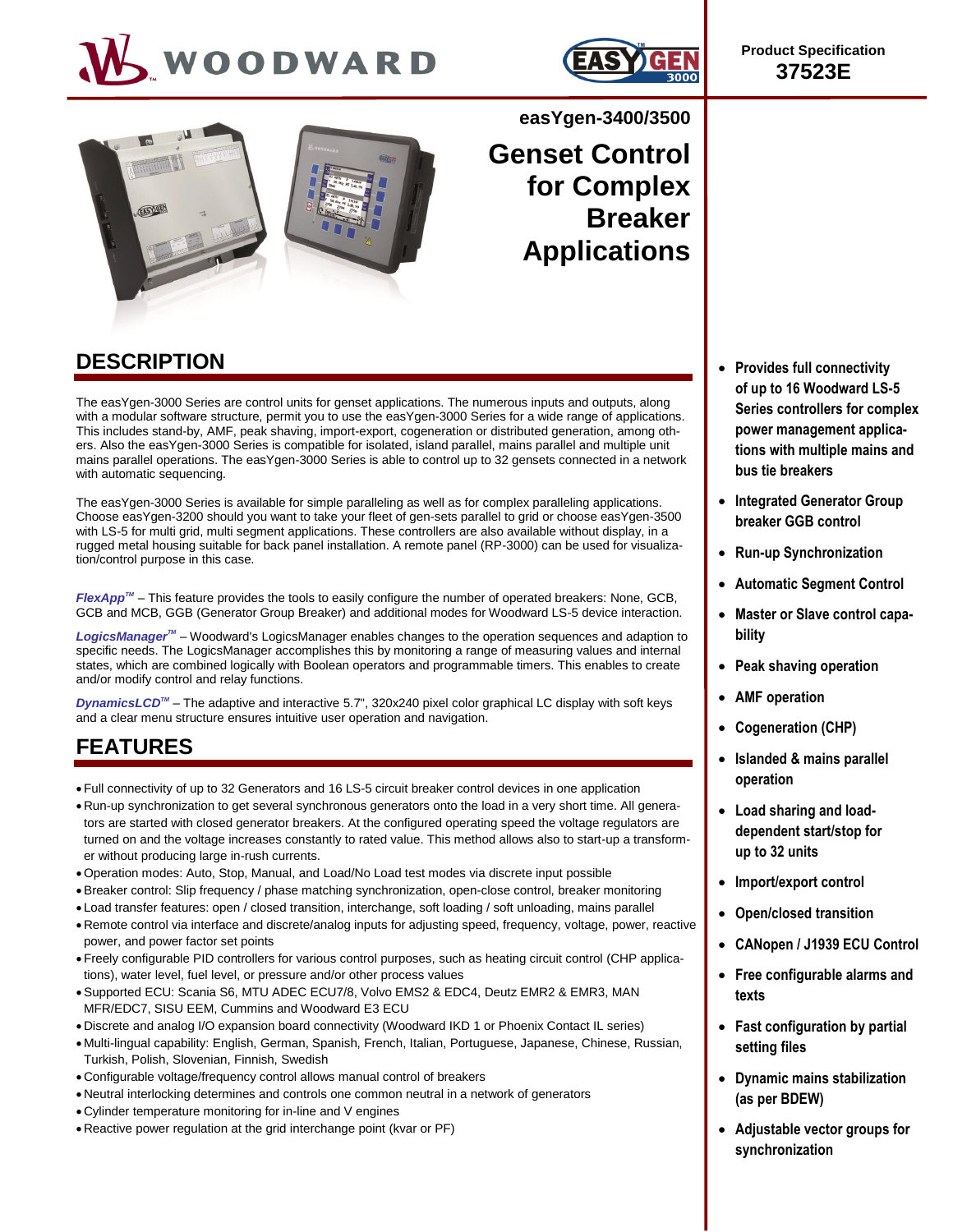## **SPECIFICATIONS**

| Ambient temperature (operation) -20 to 70 °C / -4 to 158 °F                         |                                                         |
|-------------------------------------------------------------------------------------|---------------------------------------------------------|
| Ambient temperature (storage) 30 to 80 °C / -22 to 176 °F                           |                                                         |
|                                                                                     |                                                         |
| $\noindent {\bf Voltage} \; {\cal A} \Delta \rangle$                                |                                                         |
|                                                                                     |                                                         |
|                                                                                     |                                                         |
|                                                                                     |                                                         |
|                                                                                     |                                                         |
|                                                                                     |                                                         |
|                                                                                     |                                                         |
|                                                                                     |                                                         |
| Measurable alternator windings  3p-3w, 3p-4w, 3p-4w OD, 1p-2w, 1p-3w                |                                                         |
|                                                                                     |                                                         |
|                                                                                     |                                                         |
|                                                                                     |                                                         |
| High Impedance Input; Resistance per path [1] 0.498 M $\Omega$ , [4] 2.0 M $\Omega$ |                                                         |
|                                                                                     |                                                         |
|                                                                                     |                                                         |
|                                                                                     |                                                         |
|                                                                                     | $I_{\text{mains/ground}} = 1.5 \times I_{\text{rated}}$ |
|                                                                                     |                                                         |
|                                                                                     |                                                         |
|                                                                                     |                                                         |
|                                                                                     |                                                         |
|                                                                                     |                                                         |
|                                                                                     |                                                         |
|                                                                                     |                                                         |
|                                                                                     |                                                         |
|                                                                                     |                                                         |
|                                                                                     |                                                         |
|                                                                                     |                                                         |
| 2.00 Apc@24 Vpc / 0.36 Apc@125 Vpc / 0.18 Apc@250 Vpc                               |                                                         |
| 1001 0011 10001 01051 10101 00501                                                   |                                                         |

1.00 ADC@24 VDC / 0.22 ADC@125 VDC / 0.10 ADC@250 VDC

## **DIMENSIONS**

### **Plastic housing for front panel mounting Metal housing for cabinet mounting**





84 mm

#### **Analog inputs (none isolated)** ...............................................freely scalable Type 1................................................................. 0 to 500 Ohms / 0 to 20 mA Type 1 resolution ................................................................................... 11 Bit Type 2 (in P2) ................................................................0 to 10V / 0 to 20 mA Type 3 (in P2) ............................................. 0 to 250 Ohms / 0 to 2500 Ohms Type 2/3 resolution ................................................................................ 12 Bit **Analog outputs (isolated)** ......................................................freely scalable Type 1......................................................................± 10 V / ± 20 mA / PWM Insulation voltage (continuously) ........................................................100 VAC Insulation test voltage (1s)..................................................................500 VAC Resolution......................................... 11/12 Bit (depending on analog output) ± 10 V (scalable) ............................................. internal resistance ≤1 kOhms ± 20 mA (scalable) ................................................ maximum load 500 Ohms Type 2 (in P2) ............................................................0/4 - 20 mA / 0 – 10 Vdc Insulation voltage (continuously) ........................................................100 VAC Insulation test voltage (1s)..................................................................500 VAC Resolution.............................................................................................. 12 Bit Output ......................................................................maximum load 500 Ohm Housing **Front panel flush mounting .................** Plastic housing Dimensions WxHxD.......................................... 282 × 217 × 99 mm Front cutout WxH .................................. 249 [+1.1] × 183 [+1.0] mm Connection....................................................... screw/plug terminals 2.5 mm² Front.................................................................................... insulating surface Sealing Front.................................. IP66 (with screw fastening) Front..................................IP54 (with clamp fastening) Back ...................................................................... IP20 Weight.........................................................................................max. 2,170 g Housing **Back panel mounting..................**Sheet metal housing Dimensions W x H x D...................................... 250 × 227 × 84 mm Connection....................................................... screw/plug terminals 2.5 mm² Protection system ................................................................................... IP 20 Weight.........................................................................................max. 2,270 g **Disturbance test** (CE) ............ tested according to applicable EN guidelines **Listings** ....................................................................................UL, cUL, CSA **Marine** ......................................... LR (Type Approval), ABS (Type Approval)

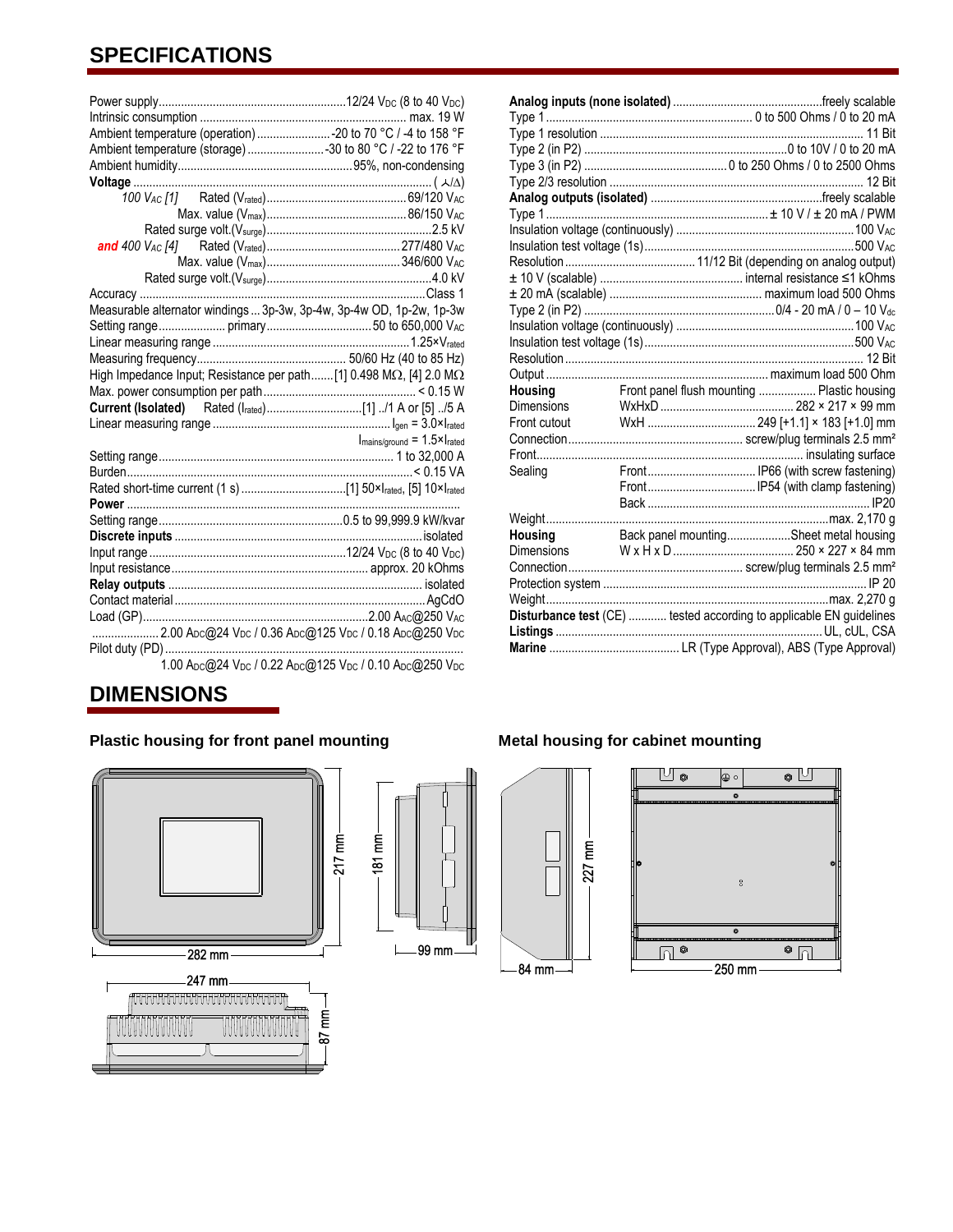## **TERMINAL DIAGRAM**



## **RELATED PRODUCTS**

- Genset Controller **easYgen-3400/3500 Marine** (Product Specification # 37533)
- Genset Controller **easYgen-2000/3000 Rental** (Product Specification # 37553)
- Genset Controller **easYgen Asynchronous KIT** (Product Specification # 37568)
- Circuit Breaker Controller **LS-511/521** (Product Specification # 37522)
- Engine Speed Control **actiVgen** (Product Specification # 03419): P/N 8440-2108
- Remote Panel **RP-3000** (Product Specification # 37446)
- ToolKit (Product Specification # 03366)
- I/O Expansion Board **IKD1** (Product Specification # 37171)
- Load Share Gateway **LSG** (Product Specification # 37451)
- Electronic Pickup Unit **EPU-100** (Product Specification # 37562)
- CANbus based Remote Annunciator (Product Specification # 37279): **easYlite 100** P/N 8446-1023
- Power Generation Learning Module (Product Specification # 03412): P/N 8447-1012
- Profibus Gateway (Application Note # 37577): **ESEPRO** P/N 8445-1046
- Ethernet (Modbus/TCP) Gateway (Application Note # 37576): **ESENET** P/N 8445-1044
- CANbus to Fiber Optic Converter (Application Note # 37598): **DL-CAN** P/N 8445-1049 and **DL-CAN-R** P/N 8445-1048
- Remote Access Gateway (with HMS **Netbiter** EasyConnect **EC250**)
- Analog Expansion Card (**PHOENIX** CONTACT Inline terminal **IB IL**)
- Thermocouple Scanner (**AXIOMATIC AXTC20**)